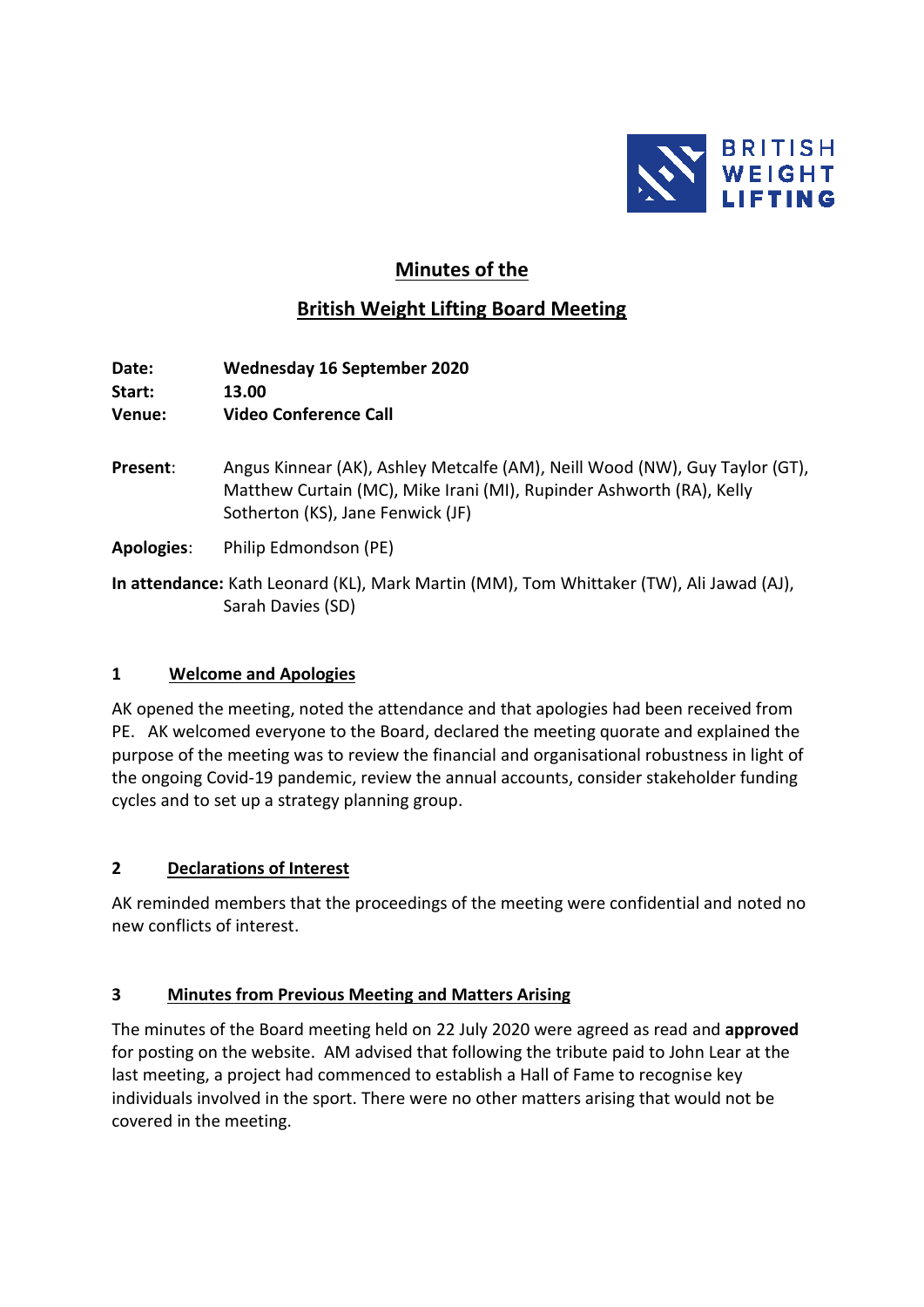## **4 Decisions Taken outside the Board Meeting**

AM advised that the following decisions had been taken:

- i) Approval to support the nomination of Sarah Davies to become part of the IWF Athlete Commission and she was congratulated on her appointment as Chair of this group
- ii) Approval of the nomination of Mike Irani for the IWF Anti-Doping Commission
- iii) Amendments to the articles of the BOA to allow an extended term for Directors due to the associated Covid-related difficulties of holding election
- iv) Agreement of the terms of reference for the BWL review following the McLaren investigation into the ex-IWF President, which will be undertaken by PE.

#### **5 Minutes and Recommendations from the Sub-Committees**

McLaren review – AM provided an update from PE regarding his review, noting that he had concluded his primary interviews and considerations with a first report/recommendations expected by the end of September.

Audit & Finance – Minutes of the recent meeting had been circulated and NW provided an overview from the meeting. He reported that the audit report had been considered and the year had ended in a healthy financial position, the audit had been carried out by new auditors which had resulted in a clean audit, there were no issues regarding BWL as a going concern due to current levels of reserves, future funding and despite the challenges the positive start this financial year. He noted that the risk register had been reviewed and that this was dominated by Covid-19 related risks as expected during the pandemic. Unfortunately, the establishment of the Foundation had been delayed by the Charity Commission who had advised the objectives may need to be more focussed and they had raised concern over the proposed name. These matters were being addressed and information would be re-submitted before the deadline of 13 October. In the interim, NW was investigating potential other legal structures for the Foundation. Finally, he noted that a review was ongoing regarding BWL's employment contracts and performance management structure, which included future proposals for the 2021/22 appraisals and bonus scheme.

Commercial – RA thanked the Executive Team for their efforts through the pandemic and noted the difficulty in engaging with the membership at present especially with no ability to run physical competitions which was impacting commercial developments.

England Committee – MC reported from the latest meeting, noting the Committee had congratulated Sarah Davies on becoming Chair of the IWF Athlete Commission, support had been offered to BWL regarding the new strategy development with two members offering to assist and agreement had been made to recruit an athlete representative onto the group. He also noted that a Birmingham 2022 focussed marketing plan would be forwarded to BWL to enable a centralised plan to be developed. Finally, it was confirmed that Sam Coffer had been appointed Technical Delegate by the IWF for Birmingham.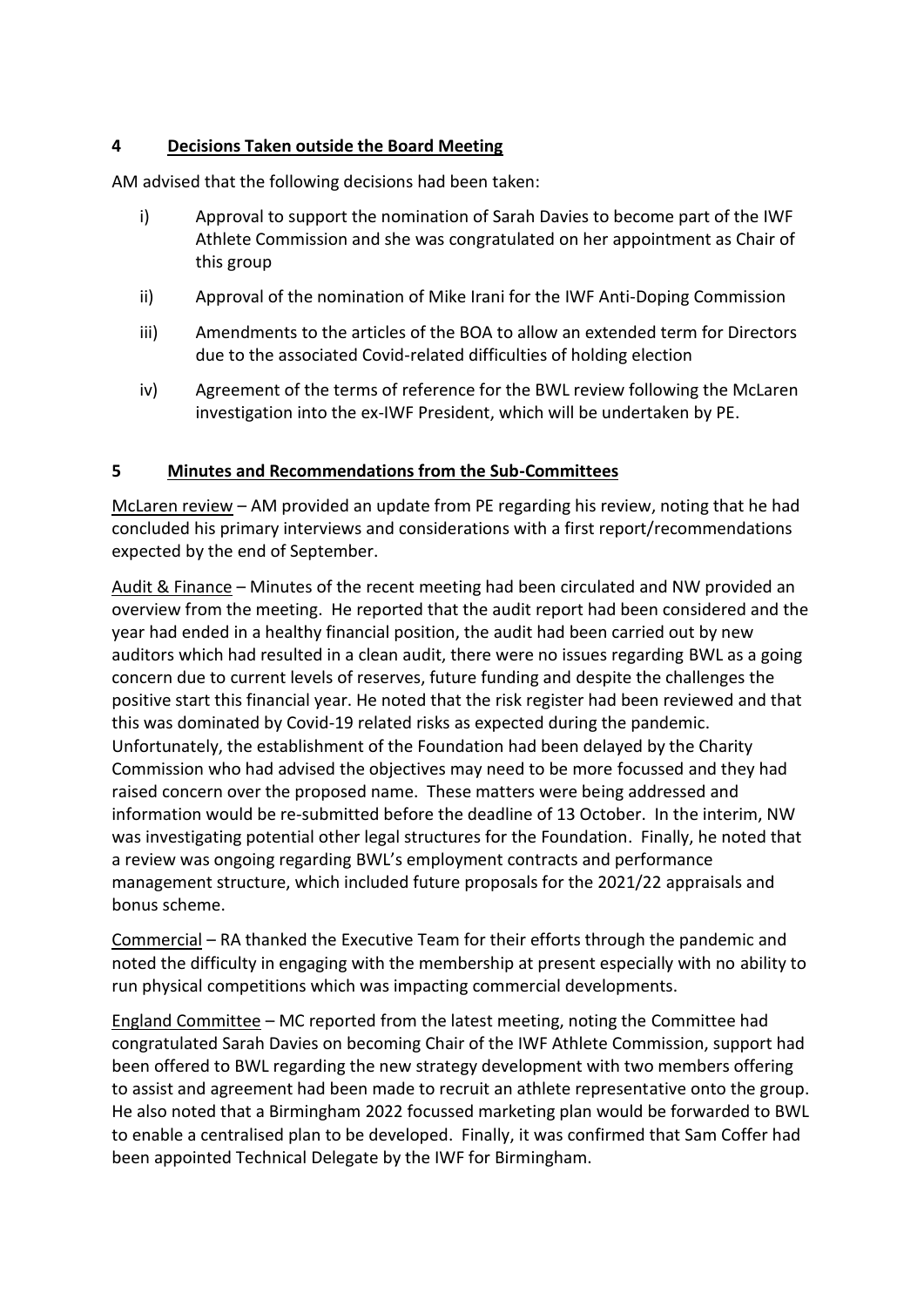International – GT noted that there was nothing to report from this group.

## **6 COVID-19 Update and Operational reports**

## Covid Update

AM informed the Board that the impact of Covid-19 continued to be closely monitored and whilst there was still some concern, the organisation had adapted appropriately with the headcount being reduced by four, development of an online education offer which had achieved positive results although it was noted it had been difficult to generate positive engagement with the virtual competitions. He advised that the Sport England funded project with Winners was continuing to review BWL's current CRM system, the potential of its databases, including cleansing and analysis and other digital channels. AM confirmed the current levels of grant funding which had been secured, including Sport England, UK Sport Aspiration and a new grant from UK Sport's Continuity fund to assist with the organisation's future digital transformation. Funding to assist Sport Scotland had also been achieved. The application for UK Sport's Paris cycle funding would be finalised before the deadline of 16 October. In addition, funding had been submitted to Sport England for Commonwealth Games Medal Support and to UKS to cover further requirements needed to remain compliant with the Code for Sports Governance and outcomes were awaited. AK confirmed the Board's support for the steps taken to ensure all funding submissions were completed in a timely and professional manner.

## Performance Update

TW provided an update on the progress of athletes returning to training noting many of the WCP athletes had now returned from home training to the Loughborough facilities and that all the athletes remained healthy and well. From a performance perspective, he noted that all athletes were in good shape and on track whilst Olivia Broome was currently training and performing above expectations and had positively moved into the potential medal zone alongside 3 of her colleagues. However, he noted there were still a lot of Covid-related health and well-being uncertainties around the Tokyo Paralympic Games which the BPA and other key stakeholders were closely monitoring. He advised that the culture health checks remained important and that the team were continuing to engage with this process. Finally, he gave an update on the future UK Sport funding strategy.

## Olympic Lifting and Talent Pathway Update

AM provided an overview of the plans to prepare Team England lifters to deliver success at the Birmingham 2022 Commonwealth games and provided an update explaining Sport England's expected performance objectives for the Games. He confirmed that the Talent Pathway was continuing to develop and grow in line with expectations and considering the current difficulties. SD asked if there would be a female coach to accompany the Tokyo team as the previous staff member had left BWL. AM responded that it remained a real priority to continue to provide opportunities to upskill talented female coaches and ensure that all International teams were supported appropriately with high quality coaches and support teams.

## Operational Update

KL provided an update on the proposed return to work plans for mid-September onwards, consultations and the monitoring of Government advice, ensuring the health and well-being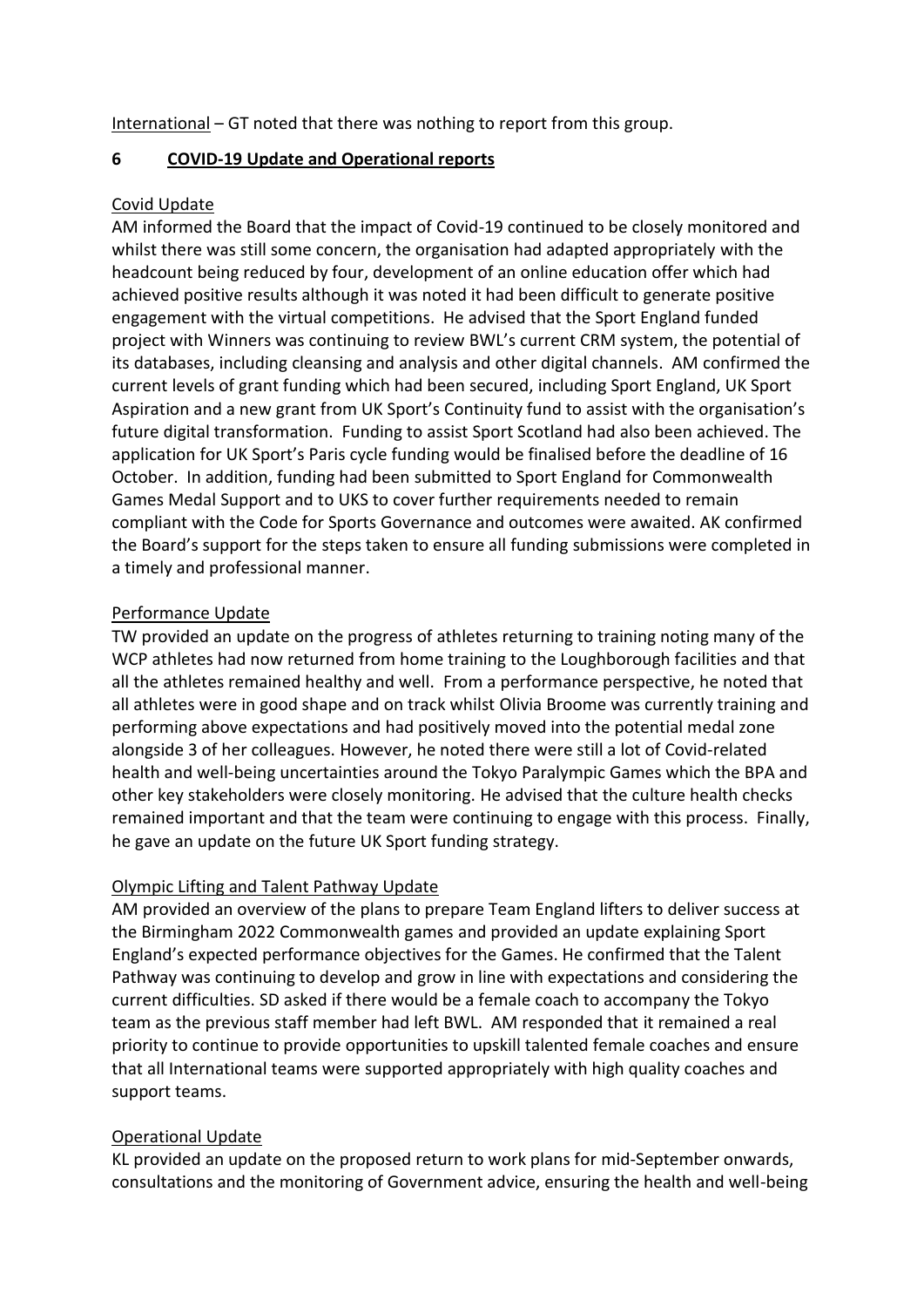of all was paramount and the office environment was Covid secure. KL then covered further operational updates including developments and progress relating to Workforce, Competitions, Communications, Relationship Managers and Governance matters. It was noted that there had been several positive developments with online products for courses and competitions and an increased number of external communications implemented to maintain engagement with the membership. There was a discussion over the challenges of delivering physical competitions during 2020 and the Board agreed that virtual competitions were appropriate at present.

# **7 Finance Matters and Update**

MM gave an overview of the July Management accounts noting a positive result for the month due to high online course sales (£30k) and a Covid-support grant from Leeds City Council (£10k) resulting in a surplus of £5k against a budget loss of £14k. The year-end forecast remained at a loss of £56k due to the uncertainty of future income generation opportunities. He also provided details of the current and forecast reserves, bank balance, cash flow and financial risks/opportunities. KS asked if a best-case scenario could be quantified but it was felt this was difficult with the number of unknowns at present. MI asked if the Home Countries would be eligible for IWF Covid funding and AM agreed to follow this up.

MM reported that the audit had been completed smoothly by the new audit firm with a year end position of £27k profit. **The Sedulo audit report, draft statutory accounts and annual report were reviewed and approved by the Board.** The accounts will now be presented to the AGM for final approval.

# **8 Board Matters**

**Risk Register** – **The updated risk register was reviewed and approved.**

**Complaints Log** – The current complaints log was noted.

**BWL Foundation** – This matter had been covered in the earlier update (Audit & Finance Committee update).

**CEO Report** – The Operational Scorecard for August was reviewed and no comments were raised.

**Forward Agenda** – The forward agenda was noted.

**BWL Policies** – **The updated policy review document was reviewed and approved**.

**UK Sport/Sport England's Future Funding** – These matters had been discussed earlier in the meeting.

**Governance Action Plan** – **The action plan was reviewed and approved**.

**AGM Confirmation – Oct 2020** – There was a discussion over the date and format for the forthcoming AGM. It was proposed to hold the meeting virtually during the evening of 15 October, providing the Articles allowed for a virtual meeting. It was noted that members needed to be informed three weeks in advance of the agreed date. **Following a point raised by RA, AM agreed to check with PE the legality of hosting a virtual AGM.**